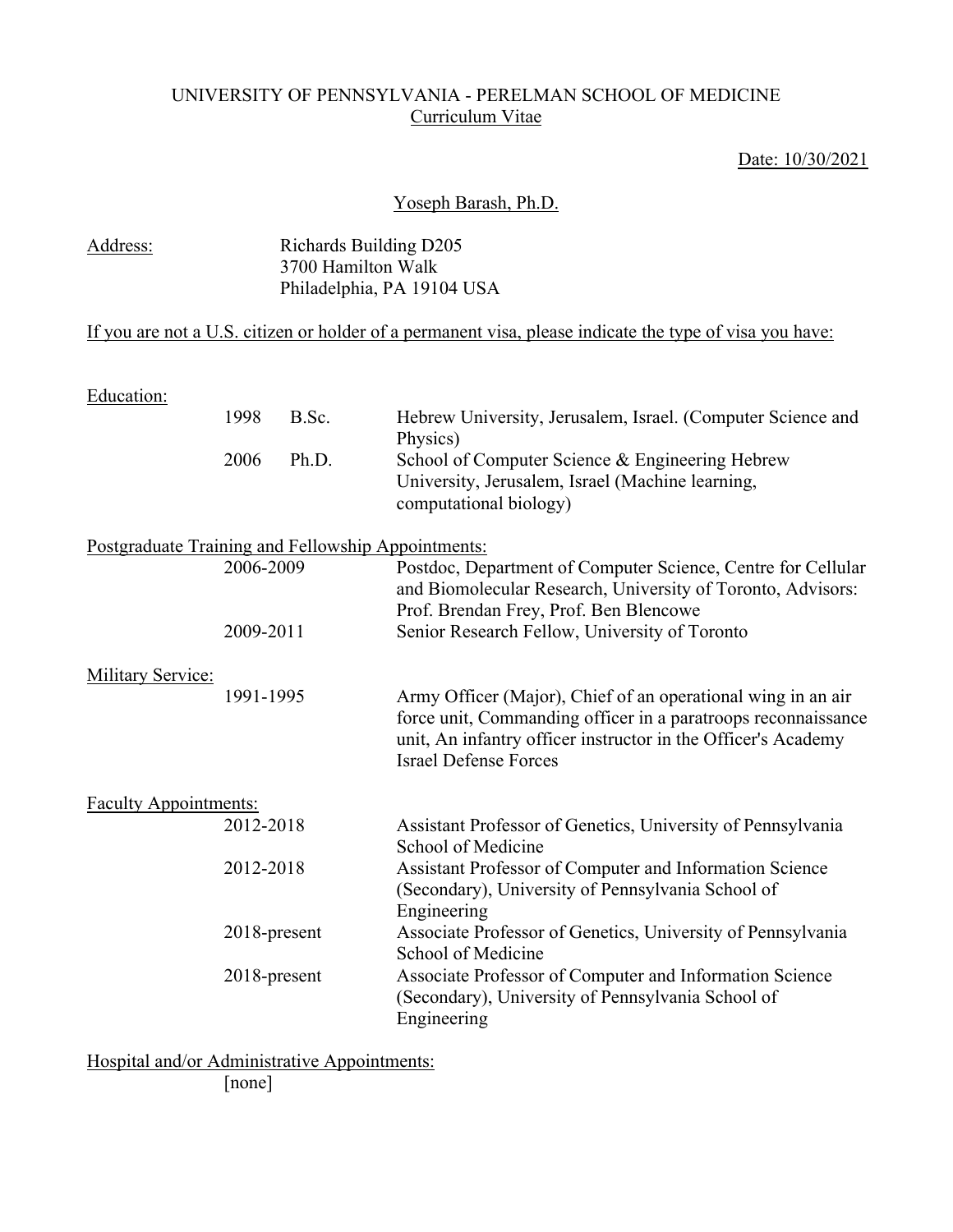| Other Appointments:             |                                                          |                                                                                                          |
|---------------------------------|----------------------------------------------------------|----------------------------------------------------------------------------------------------------------|
|                                 | 1997-1998                                                | Algorithm and software developer - Java programming,<br>netPost(TM) Inc                                  |
|                                 | 2002                                                     | Microarray gene expression analysis (joint research),<br>Functional Genomics Unit, Tel Hashomer Hospital |
| <b>Specialty Certification:</b> |                                                          |                                                                                                          |
|                                 | [none]                                                   |                                                                                                          |
| Licensure:                      |                                                          |                                                                                                          |
|                                 | [none]                                                   |                                                                                                          |
|                                 | Awards, Honors and Membership in Honorary Societies:     |                                                                                                          |
|                                 | 1997                                                     | Dean's List for undergraduate achievements, Faculty of<br>Science, Hebrew University                     |
|                                 | 1998                                                     | Graduated Cum Laude Magna, Hebrew University                                                             |
|                                 | 2000                                                     | Leibniz award for M.Sc. research study, Hebrew University                                                |
|                                 | 2002-2004                                                | Levi Eshkol fellowship recipient, Israeli Ministry of Science                                            |
|                                 | 2002                                                     | Best poster award, the Annual Israeli Bioinformatics<br>Symposium                                        |
|                                 | 2005                                                     | Best scientific poster award, Hebrew University                                                          |
|                                 | 2006-2007                                                | Charles H. Best postdoctoral fellowship recipient, University<br>of Toronto                              |
|                                 | 2010                                                     | Lap-Chee Tsui Publication Award (Biomedical Research),<br>Canadian Institutes of Health Research         |
|                                 |                                                          |                                                                                                          |
| International:                  |                                                          | Memberships in Professional and Scientific Societies and Other Professional Activities:                  |
| 2014                            |                                                          | Fondation pour la Recherche Médicale (France) (Ad Hoc Grant Reviewer)                                    |
| 2017-2020                       | Israeli Science Foundation (ISF) (Ad Hoc Grant Reviewer) |                                                                                                          |
| 2018                            | Prostate Cancer UK (Ad Hoc Grant Reviewer)               |                                                                                                          |
| National:                       |                                                          |                                                                                                          |
| 2016                            |                                                          | National Science Foundation (Ad Hoc Grant Reviewer)                                                      |
| 2018-2021                       | National Institute of Health (Ad Hoc Grant Reviewer)     |                                                                                                          |
| 2019                            |                                                          | American Heart Association (Ad Hoc Grant Reviewer)                                                       |
|                                 |                                                          |                                                                                                          |

# Editorial Positions:

|      | 2003-Present Reviewer, Bioinformatics                         |
|------|---------------------------------------------------------------|
| 2003 | Reviewer, Journal of Bioinformatics and Computational Biology |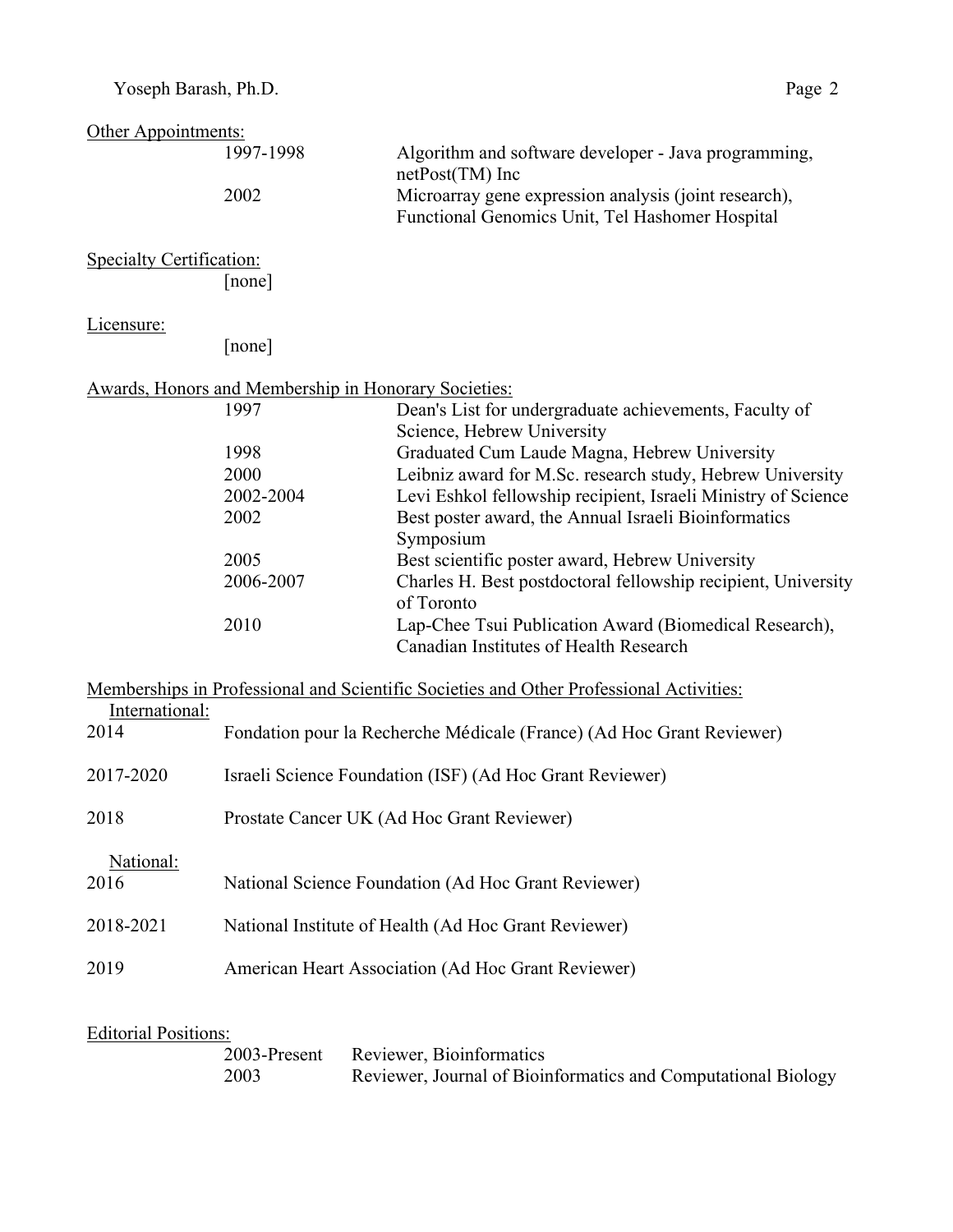| 2004-Present | International Conference on Intelligent Systems for Molecular      |
|--------------|--------------------------------------------------------------------|
|              | Biology (ISMB)                                                     |
| 2005-2006    | Reviewer, International Conference on Computational Molecular      |
|              | Biology (RECOMB)                                                   |
| 2008         | Reviewer, Genes and Development                                    |
| 2008         | Reviewer, Nature                                                   |
| 2008         | Reviewer, Journal of Machine Learning Research (JMLR)              |
| 2010-Present | Reviewer, Nucleic Acid Research (NAR)                              |
| 2010         | <b>BMC</b> Bioinformatics                                          |
| 2010-2017    | Reviewer, Nature Methods                                           |
| 2010-Present | Reviewer, Genome Biology                                           |
| 2011-2016    | Reviewer, PLoS Computational Biology                               |
| 2012-Present | International Conference for Neural Information Processing Systems |
|              | (NIPS)                                                             |
| 2012         | Reviewer, BMC Genomics                                             |
| 2014         | Reviewer, RNA                                                      |
| 2014-2020    | Reviewer, Cell Reports                                             |
| 2014         | Reviewer, Human Molecular Genetics                                 |
| 2015-Present | Reviewer, eLife                                                    |
| 2016         | <b>Reviewer Human Genetics</b>                                     |
| 2016-Present | Reviewer, Nature Communications                                    |
| 2017-Present | International Conference on Learning Representations (ICLR)        |
| 2017         | Reviewer, BMC Medical Genomics                                     |
| 2017-Present | International Conference on Machine Learning (ICML)                |
| 2018         | Reviewer, Nature Communications Biology                            |
| 2018         | Reviewer, Nature Biotechnology                                     |
| 2018-2020    | Reviewer, Genetics in Medicine                                     |
| 2021         | Reviewer, Genetics                                                 |
| 2021         | Frontiers                                                          |
|              |                                                                    |

Academic and Institutional Committees:

[none]

| Major Academic and Clinical Teaching Responsibilities: |                                                                                                                                                                                                                                                              |
|--------------------------------------------------------|--------------------------------------------------------------------------------------------------------------------------------------------------------------------------------------------------------------------------------------------------------------|
| 2000-2002                                              | Teaching Assistant (frontal), Data Structures, Algorithms, Java OOD                                                                                                                                                                                          |
|                                                        | Programming, Hebrew University                                                                                                                                                                                                                               |
| 2002                                                   | Teaching Assistant (frontal), Information Theory Course, Hebrew                                                                                                                                                                                              |
|                                                        | University                                                                                                                                                                                                                                                   |
| 2002-2005                                              | Student Supervisor, Hebrew University                                                                                                                                                                                                                        |
|                                                        | Supervised numerous undergraduates in their final computational<br>biology (CSLS) projects. Several of these (Noa Shefi, Gali Niv and<br>Omri Peleg) later extended their work to M.Sc. and Ph.D. research<br>in Computational Biology and machine learning. |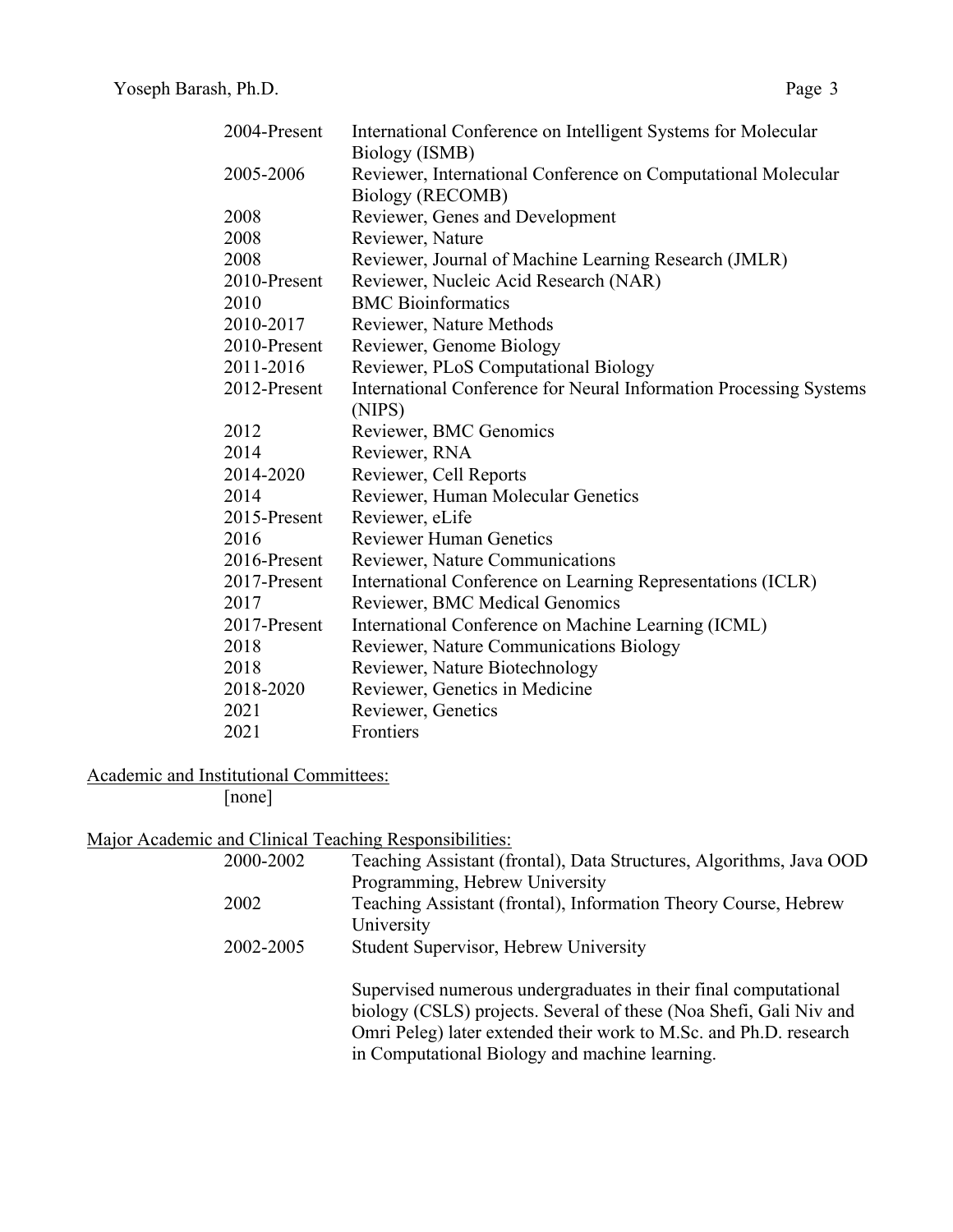| 2002         | Project for programming skills improvement, Hebrew University                                                                                                                                                                                                                                                                                                                                                |
|--------------|--------------------------------------------------------------------------------------------------------------------------------------------------------------------------------------------------------------------------------------------------------------------------------------------------------------------------------------------------------------------------------------------------------------|
|              | Initiated, in conjunction with Prof. Danny Dolev, head of the CSE<br>school at the Hebrew University, a project to update the curriculum<br>for B.Sc. in CS. Aiming to improve the level of programming skills,<br>we researched the curriculum in other leading universities in the<br>U.S. and interviewed academy and industry figures. Conclusions<br>from this project were adopted in following years. |
| 2003         | Teaching Assistant (frontal), Programming Lab, OOD, STL, C++-,<br>Hebrew University                                                                                                                                                                                                                                                                                                                          |
| 2004-2005    | Lecturer, Introduction to Computational Biology Course, Hebrew<br>University                                                                                                                                                                                                                                                                                                                                 |
| 2008-2011    | Student Supervisor, University of Toronto:<br>PhD students Hui Xiong, Boyko Kakradov in the PSI lab                                                                                                                                                                                                                                                                                                          |
| 2012         | Independent Study for students and postdocs - Gabe Otte, Alon<br>Witztum, Axel Bernal                                                                                                                                                                                                                                                                                                                        |
| 2012         | "Predictive Modeling for Splicing", Children Hospital of<br>Philadelphia, Philadelphia, PA                                                                                                                                                                                                                                                                                                                   |
| 2014-Present | Lecturer, GCB 752 Seminar in Genomics                                                                                                                                                                                                                                                                                                                                                                        |
| 2014-Present | Mentor rotation students, undergrads, and high school interns (total<br>17) - Alex Amile Wolf, Matt Paul, Scott Norton, Caleb Radens, Qin<br>Zhu, Osvaldo Rivera, David Lee, David Wang, Joseph Aicher, Lev<br>Litchevski, Kevin Yang, Raehoon Jeong, Nick Page, William Wu,<br>Lev Litichevskiy, Moein Elzubier, Viviana Perry                                                                              |
| 2014-Present | Mentor PhD Students and postdoc (total 15) - Anupama Jha, Scott<br>Norton, Caleb Radens, Osvaldo Rivera, David Lee, Joseph Aicher,<br>David Wang, Matthew Gazzara, Mathieu Quesnel-Vallieres, Barry<br>Slaff, Deependra Singh, Kevin Yang, Di Wu, Farica Zhuang,<br>Danielle Gutman                                                                                                                          |
| 2015-2019    | Course co-director, lecturer, GCB 537 Advanced Computational<br><b>Biology</b>                                                                                                                                                                                                                                                                                                                               |
| 2016         | Lecture, UPenn Math Bio Seminar "Modeling RNA local splicing<br>variations from large heterogeneous datasets"                                                                                                                                                                                                                                                                                                |
| 2016         | Lecture, PICS Symposium, "Big Data for RNA processing - From<br>computational modeling through the wet lab to patients"                                                                                                                                                                                                                                                                                      |
| 2016         | Guest class moderator, CAMB 608 "Advanced discussions of<br>eukaryotic gene regulation"                                                                                                                                                                                                                                                                                                                      |
| 2016         | Organizer/Director, CIS 701 "Topics in Deep Learning"                                                                                                                                                                                                                                                                                                                                                        |
| 2017         | Penn RNA Group RNA-Seq analysis Workshop organizer/presenter                                                                                                                                                                                                                                                                                                                                                 |
| 2018         | Organizer/Director CIS 800 course "Peeking into the black box of<br>Deep Learning models"                                                                                                                                                                                                                                                                                                                    |
| 2019-Present | Lecturer, GCB 533 Statistics for Genomics and Biomedical<br>Informatics                                                                                                                                                                                                                                                                                                                                      |

Lectures by Invitation (Last 5 years):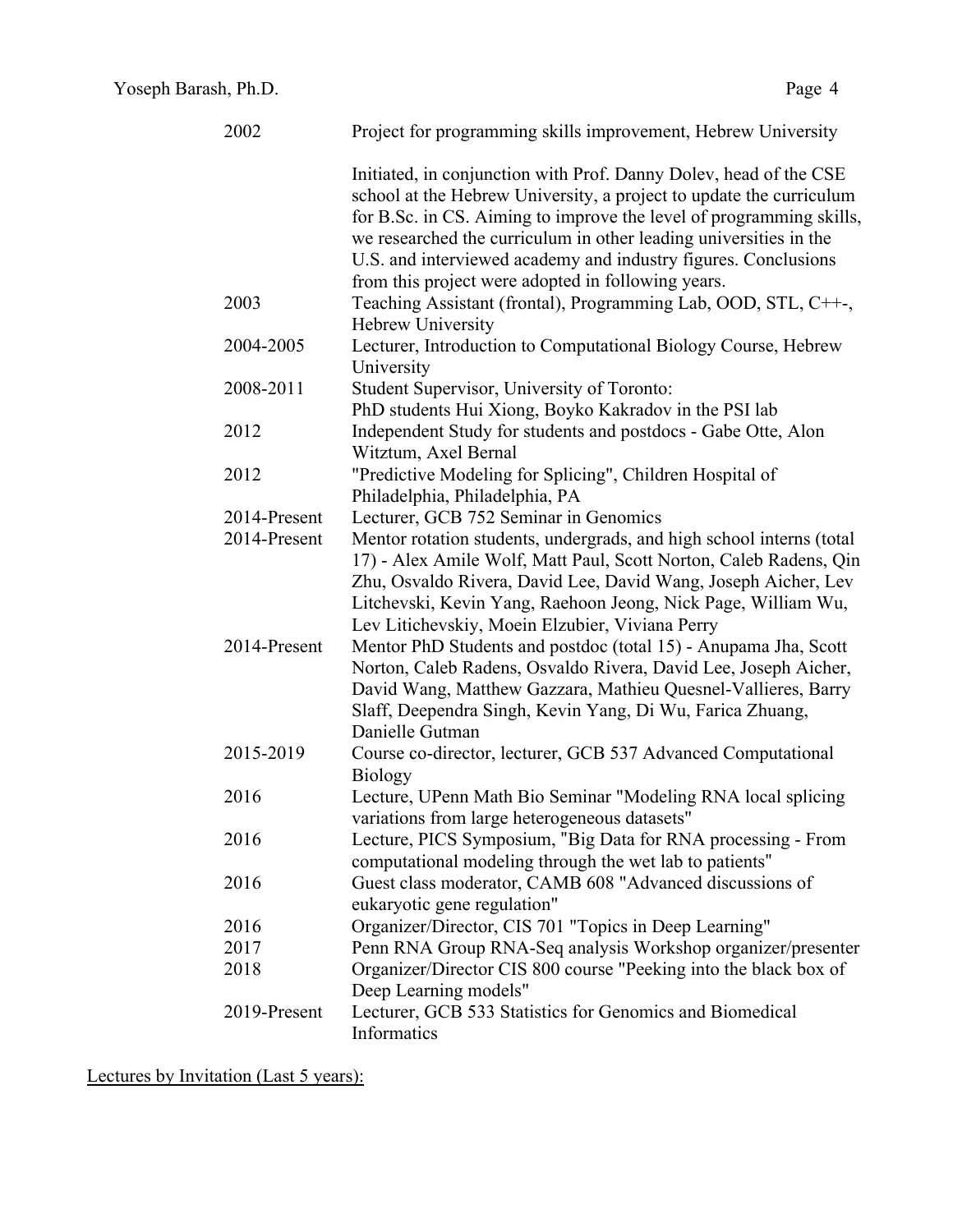| Jul, 2016 | "Predictive models for RNA splicing regulation - the next<br>generation", SINGARNA Meeting, Singapore |
|-----------|-------------------------------------------------------------------------------------------------------|
| Sep, 2016 | "Integrating Big Data for RNA processing - From computational                                         |
|           | modeling, through the wet lab, to patients", Festival Of Genomics,                                    |
|           | San Diego, CA                                                                                         |
| Nov, 2016 | "Integrating Big Data for RNA processing - From computational                                         |
|           | modeling, through the wet lab, to patients", Rush Medical Center,                                     |
|           | Chicago, IL                                                                                           |
| Apr, 2017 | "Integrating Big Data for RNA processing - From computational                                         |
|           |                                                                                                       |
|           | modeling, through the wet lab, to patients", RNA-Seq Conference,                                      |
|           | San Francisco, CA                                                                                     |
| Apr, 2017 | "Detection, quantification, and visualization of splicing variations                                  |
|           | from RNA-Seq data", RNA-Seq Workshop, San Francisco, CA                                               |
| Jul, 2017 | "Outlier detection for improved differential splicing quantification                                  |
|           | from RNA-Seq experiments with replicates", 25th International                                         |
|           | Conference on Intelligent Systems in Molecular Biology (ISMB),                                        |
|           | Prague, Czech Republic                                                                                |
| Oct, 2017 | "Alternative Splicing and Disease: Why should we care and what                                        |
|           | can we do about it", Pfizer Inc., Boston, US                                                          |
| Oct, 2017 | "Big data, small data: Getting from genotype to phenotype through                                     |
|           | transcriptome variations identification, prediction, and design",                                     |
|           | BioGen Inc., Boston, US                                                                               |
| Oct, 2017 | "Building a new view of Transcriptome Variations", Microsoft                                          |
|           | Research Symposium on Computational Aspects of Biological                                             |
|           | Information (CABI), Boston, US                                                                        |
| Feb, 2018 | "Big data, small data: Getting from genotype to phenotype through                                     |
|           | transcriptome variations identification, prediction, and design", 3rd                                 |
|           | Annual NGS data analysis & informatics, San Diego, CA, USA                                            |
| May, 2018 | "Computational modeling of alternative splicing - applications for                                    |
|           | the study of gene regulation and disease", Department of Molecular                                    |
|           | Genetics Seminar Series, UC Irvine Medical School, Irvine, CA,                                        |
|           | <b>USA</b>                                                                                            |
| Oct, 2018 | "Big RNA Splicing Data for studying human disease - Challenges,                                       |
|           | advancements, and lessons learned", Penn State Medical School,                                        |
|           | <b>USA</b>                                                                                            |
| Nov, 2018 | "Big RNA Splicing Data for studying human disease: Challenges,                                        |
|           | advancements, and lessons learned", EMBL-EBI Industry                                                 |
|           | Programme workshop, Boston, USA                                                                       |
| Dec, 2018 | "Big RNA Splicing Data for studying human disease: Challenges,                                        |
|           | advancements, and lessons learned", Hebrew University, Israel                                         |
| Dec, 2018 | "Big RNA Splicing Data for studying human disease: Challenges,                                        |
|           | advancements, and lessons learned", Tel Aviv University, Israel                                       |
| Dec, 2018 | "Big RNA Splicing Data for studying human disease: Challenges,                                        |
|           | advancements, and lessons learned", Weizmann Institute, Israel                                        |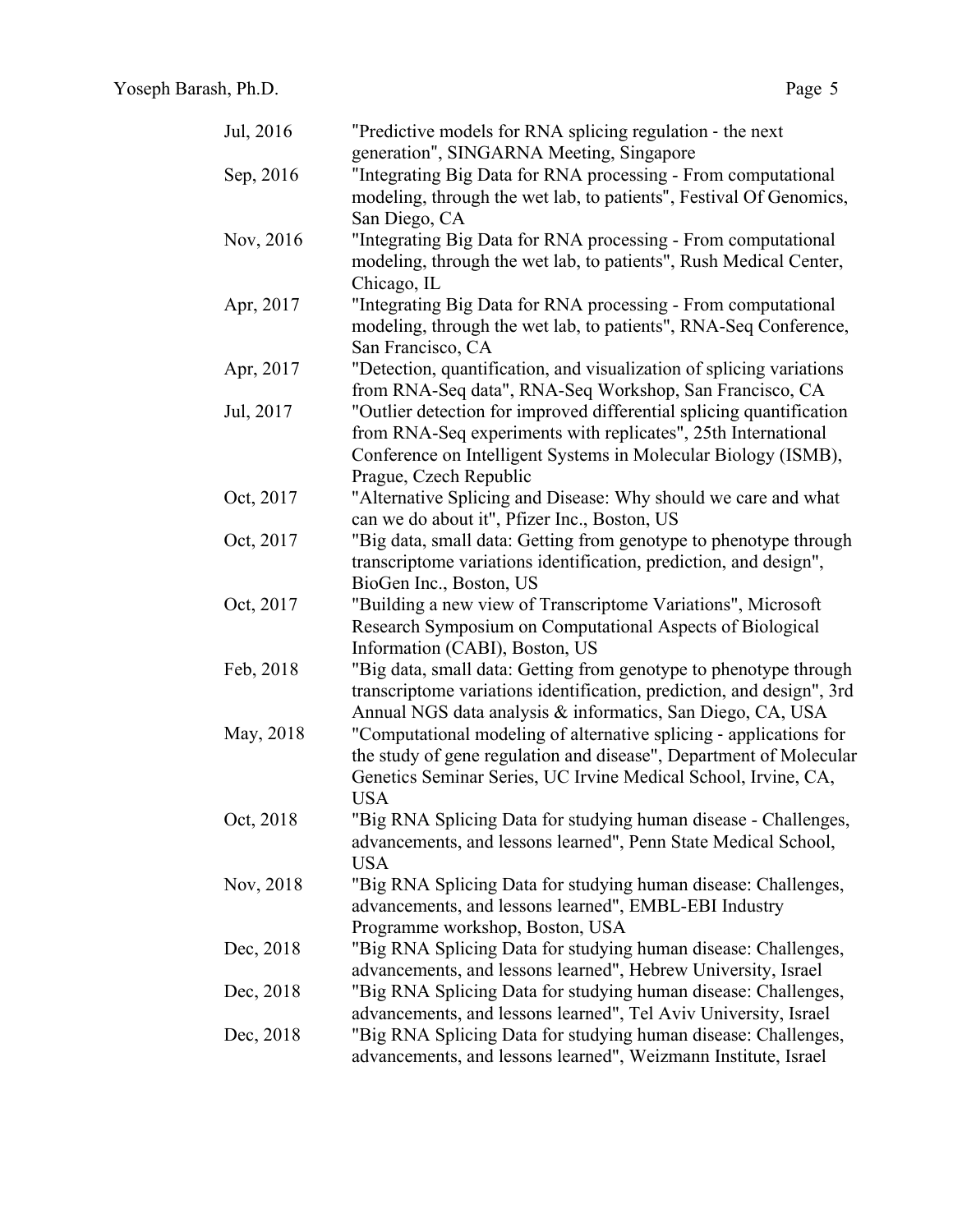| Mar, 2019 | <b>USA</b>     | "Big data, small data: Getting from genotype to phenotype through<br>transcriptome variations identification and prediction", Stanford,                                                                |
|-----------|----------------|--------------------------------------------------------------------------------------------------------------------------------------------------------------------------------------------------------|
| Sep, 2019 | Quebec, Canada | "Using RNA-seq to map transcriptome variations for disease studies<br>and clinical diagnosis", The 20th Annual Ribo-Club meeting,                                                                      |
| Sep, 2019 |                | "A tale of two tales: Using RNASeq to map transcriptome<br>variations for disease studies & What do air fights have to do with<br>G-Quads?", The Crick Institue, London, UK                            |
| Nov, 2019 |                | "Modeling RNA Splicing - from 'Big Data' RNASeq quantifications<br>to interpreting predictive deep learning models", Northeastern<br>University, Boston, USA                                           |
| Nov, 2019 |                | "Using RNA-seq to map transcriptome variations for disease studies<br>and clinical diagnosis", Pfizer, Boston                                                                                          |
| Dec, 2019 |                | "Modeling RNA Splicing - from 'Big Data' RNASeq quantifications<br>to interpreting predictive deep learning models", UCLA, USA                                                                         |
| Jan, 2020 |                | "Big data, small data: studying human disease through the lense of<br>RNA Splicing", McGill University Meeting on Clinical<br>implementation of Genomics and Epigenomics, Barbados, 2020               |
| Nov, 2020 | USA (virtual)  | "Tools and evaluation for RNA-seq splicing quantification for<br>suspected Mendelian disorders across tissues", Kaiser Permanente,                                                                     |
| Nov, 2020 |                | "Tools and evaluation for RNA-seq splicing quantification for<br>suspected Mendelian disorders across tissues", Boston Children's<br>Hospital, Boston, USA (virtual)                                   |
| Jan, 2021 |                | "RNA Splicing analysis - How to get the signal out of the noise?"<br>Universität Stuttgart, Germany (virtual)                                                                                          |
| Feb, 2021 |                | "RNA Splicing analysis - How to get the signal out of the noise?"<br>Arrakis Theraputics, Boston, USA (virtual)                                                                                        |
| Oct, 2021 |                | "Tools and evaluation for RNA-seq splicing quantification for<br>suspected Mendelian disorders across tissues", Murdoch Children's<br>Research Institute, University of Melbourne, Australia (virtual) |

## Organizing Roles in Scientific Meetings:

| Jul, 2011 | Co-organizer, 8th SIG Meeting on Alternative Splicing          |
|-----------|----------------------------------------------------------------|
|           | Vienna, Austria                                                |
| Jul, 2012 | Co-organizer, 9th SIG Meeting on Alternative Splicing          |
|           | Long Beach, CA                                                 |
| Jul, 2013 | Co-organizer, 10th SIG Meeting on Integrative RNA Analysis and |
|           | Disease                                                        |
|           | Berlin, Germany                                                |
| Apr, 2014 | Session Chair, 5th International Conference on Visualizing     |
|           | Biological Data (VIZBI)                                        |
|           | EMBL, Heidelberg, Germany                                      |
|           |                                                                |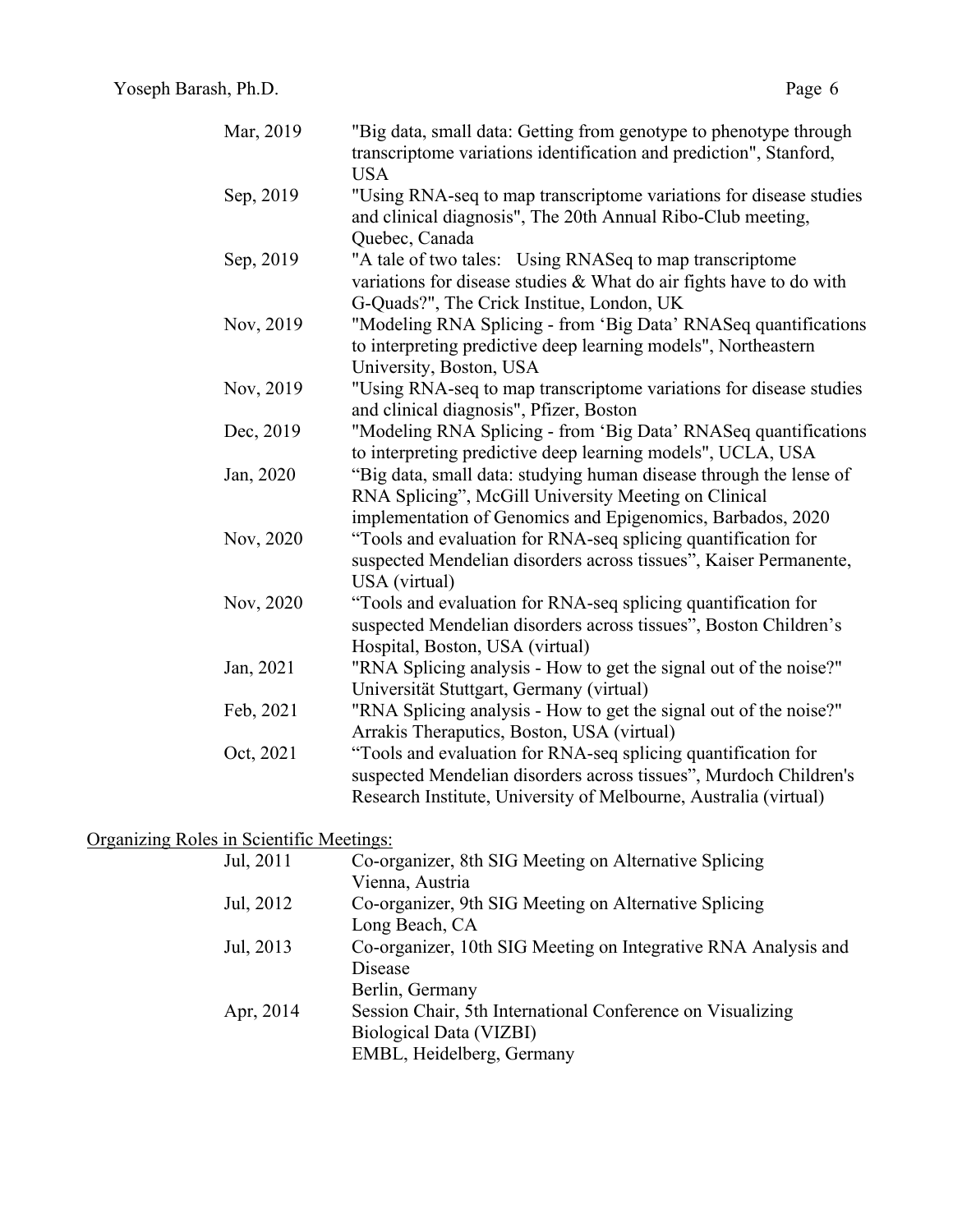| Jul, 2014  | Co-organizer, 11th SIG Meeting on Integrative RNA Analysis and<br>Disease                                                                                                                               |
|------------|---------------------------------------------------------------------------------------------------------------------------------------------------------------------------------------------------------|
|            | Boston, MA                                                                                                                                                                                              |
| Jul, 2015  | Co-organizer, 12th SIG Meeting on Integrative RNA Analysis and<br>Disease<br>Dublin, Ireland                                                                                                            |
| Jun, 2016  | Co-organizer, Workshop on computational methods for RNA data<br>analysis, International RNA Society Meeting                                                                                             |
| Jul, 2016  | Kyoto, Japan<br>Co-organizer, 13th SIG Meeting on Integrative RNA Analysis and<br>Disease<br>Orlando, Florida                                                                                           |
| Jul, 2017  | Co-organizer, 14th SIG Meeting on RNA at the International<br>Conference on Intelligent Systems in Molecular Biology (ISMB)<br>Prague, Czech Republic                                                   |
| Mar, 2018  | Session Chair, 9th International Conference on Visualizing<br>Biological Data (VIZBI)                                                                                                                   |
| Jul, 2018  | The Broad Institute, Boston, USA<br>Co-organizer, 15th Meeting on Integrative RNA Biology (iRNA) at<br>the International Conference on Intelligent Systems in Molecular<br>Biology (ISMB), Chicago, USA |
| Jun, 2019  | Workshop on Computational Methods for RNA data analysis,<br>International RNA Society Meeting.<br>Krakow, Poland                                                                                        |
| Jul, 2019  | Co-organizer, 16th Meeting on Integrative RNA Biology (iRNA) at<br>the International Conference on Intelligent Systems in Molecular<br>Biology (ISMB), Basel, Switzerland                               |
| Nov, 2019  | Co-organizer, 3rd Meeting on RNA Informatics<br>Wellcome Genome Campus, Cambridge, UK                                                                                                                   |
| Jul, 2020  | Co-organizer, 17th Meeting on Integrative RNA Biology (iRNA) at<br>the International Conference on Intelligent Systems in Molecular<br>Biology (ISMB) – Virtual                                         |
| June, 2021 | APAeval Community Challenge and Computational Workshop at<br>the RNA Society Meeting 2021 - Virtual                                                                                                     |
| July, 2021 | Co-organizer, 18th Meeting on Integrative RNA Biology (iRNA) at<br>the International Conference on Intelligent Systems in Molecular<br>Biology (ISMB) – Virtual                                         |
| June, 2022 | APAeval Community Challenge (Results) at the RNA Society<br>Meeting 2022                                                                                                                                |
| July, 2022 | Co-organizer, 19th Meeting on Integrative RNA Biology (iRNA) at<br>the International Conference on Intelligent Systems in Molecular<br>Biology (ISMB)                                                   |

#### Bibliography:

Research Publications, peer reviewed (print or other media):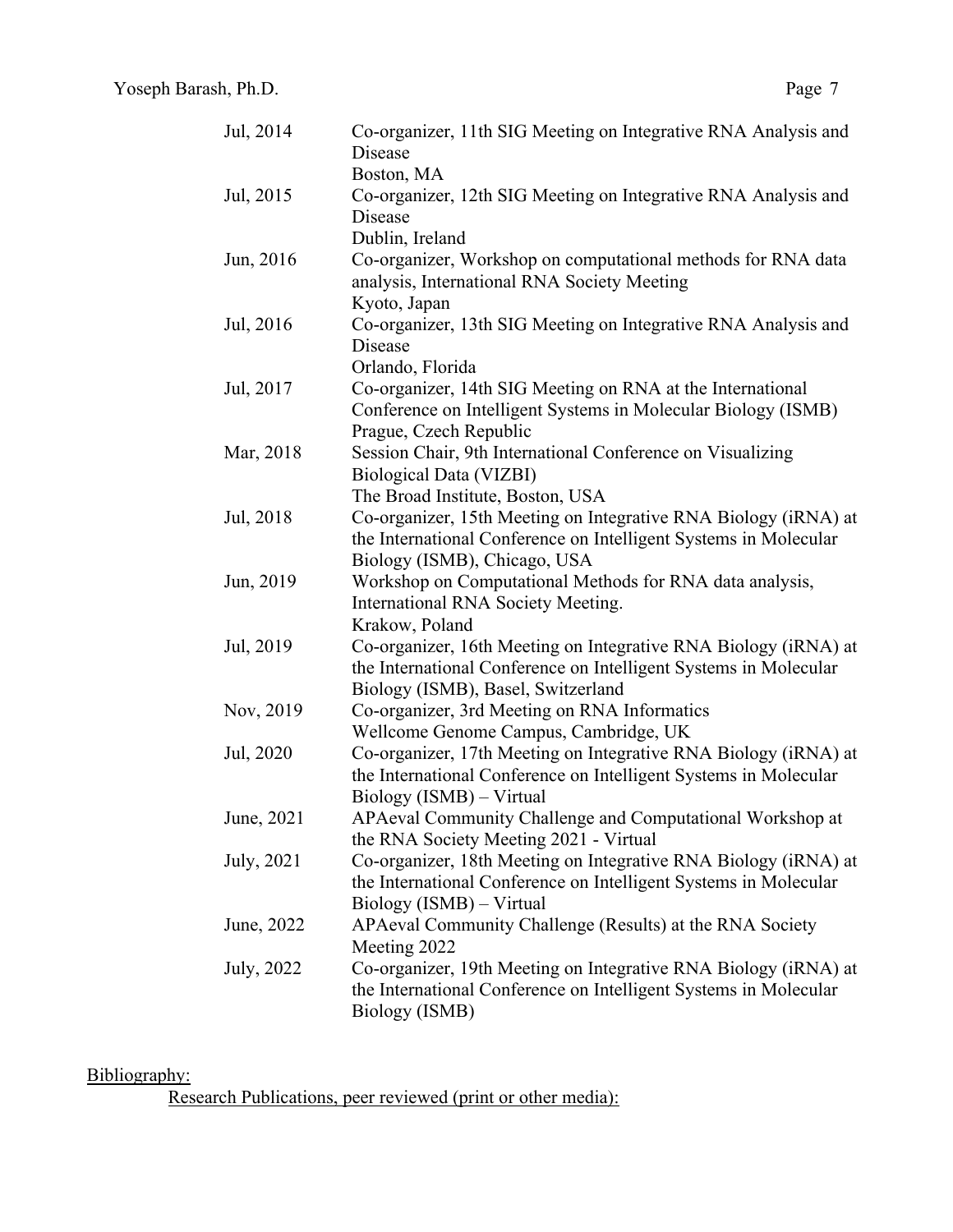- 1. Barash, Y. and Friedman,, N.: Context-Specifin Bayesian Clustering for Gene Expression Data. Proceedings of the 5th International Conference on Computational Molecular Biology (RECOMB). ACM, 2001.
- 2. Barash, Yoseph, Bejerano, Gill, Friedman, Nir: A Simple Hyper-Geometric Approach for Discovering Putative Transcription Factor Binding Sites. Algorithms in Bioinformatics. Springer Berlin / Heidelberg, 2149: 278-293, 2001.
- 3. Barash, Y., Friedman, N.: Context-specific Bayesian clustering for gene expression data. Journal of computational biology 9(2): 169-91, 2002.
- 4. Segal, E., Barash, Y., Simon, I., Friedman, N, Koller, D.: From Promoter Sequence to Expression: A Probabilistic Framework. Proceedings of the 6th International Conference on Computational Molecular Biology (RECOMB). ACM, Page: 28-37, 2002.
- 5. Barash, Y\*., Elidan, G.\*, Kaplan\*, T., Friedman, N.: Modeling Dependencies in Protein-DNA Binding Sites. Proceedings of the Seventh Annual International Conference on Computational Molecular Biology (RECOMB). ACM, Page: 28-37, 2003.
- 6. Barash, Y., Dehan, E., Krupsky, M., Franklin, W., Geraci, M., Friedman, N., Kaminski, N.: Comparative analysis of algorithms for signal quantitation from oligonucleotide microarrays. Bioinformatics 20(6): 839-46, 2004.
- 7. Marion, R. M., Regev, A., Segal, E., Barash, Y., Koller, D., Friedman, N., O'Shea, E. K.: Sfp1 is a stress- and nutrient-sensitive regulator of ribosomal protein gene expression. Proceedings of the National Academy of Sciences of the United States of America 101(40): 14315-22, 2004.
- 8. Barash, Y., Elidan, G., Kaplan, T., Friedman, N.: CIS: compound importance sampling method for protein-DNA binding site p-value estimation. Bioinformatics 21(5): 596-600, 2005.
- 9. Fagnani, M.\*, Barash, Y.\*, Ip, J. Y., Misquitta, C., Pan, Q., Saltzman, A. L., Shai, O., Lee, L., Rozenhek, A., Mohammad, N., Willaime-Morawek, S., Babak, T., Zhang, W., Hughes, T. R., van der Kooy, D., Frey, B. J., Blencowe, B. J.: Functional coordination of alternative splicing in the mammalian central nervous system. Genome biology 8(6): R108, 2007 Notes: co-corresponding first author.
- 10. Aznarez, I.\*, Barash, Y.\*, Shai, O., He, D., Zielenski, J., Tsui, L. C., Parkinson, J., Frey, B. J., Rommens, J. M., Blencowe, B. J.: A systematic analysis of intronic sequences downstream of 5'' splice sites reveals a widespread role for U-rich motifs and TIA1/TIAL1 proteins in alternative splicing regulation. Genome research 18(8): 1247-58, 2008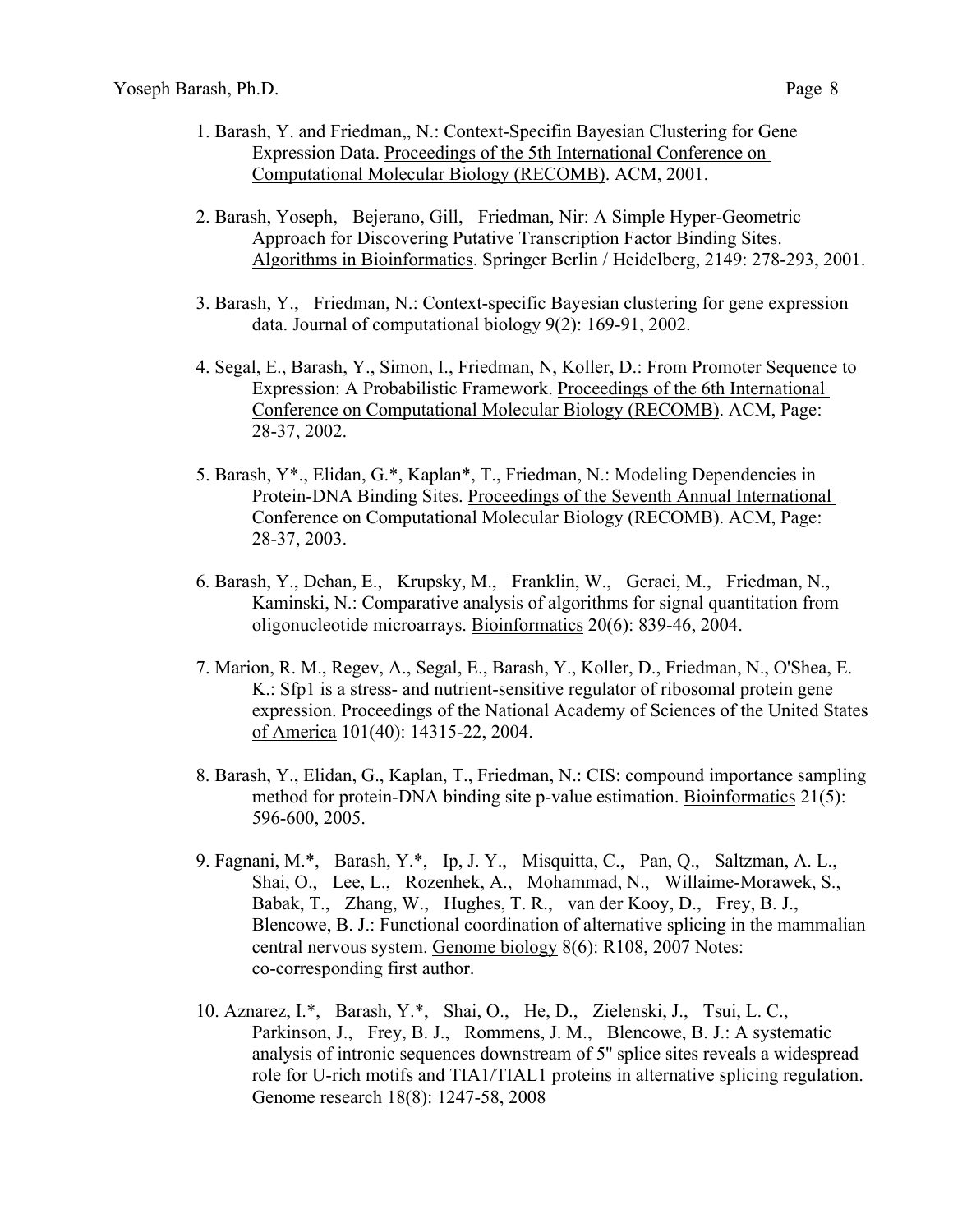- 11. Barash, Y., Blencowe, B. J., Frey, B. J.: Model-based detection of alternative splicing signals. Bioinformatics 26(12): i325-33, 2010.
- 12. Barash, Y., Calarco, J. A., Gao, W., Pan, Q., Wang, X., Shai, O., Blencowe, B. J., Frey, B. J.: Deciphering the splicing code. Nature 465(7294): 53-9, 2010.
- 13. Xiong, Hui Yuan\*, Barash, Yoseph\*, Frey, Brendan J.: Bayesian prediction of tissue-regulated splicing using RNA sequence and cellular context. Bioinformatics 27(18): 2554-2562, 2011.
- 14. Yoseph Barash, Jorge Vaquero-Garcia, Juan González-Vallinas, Hui Yuan Xiong, Weijun Gao, Leo J Lee and Brendan J Frey: AVISPA: a web tool for the prediction and analysis of alternative splicing. Genome Biology 14(10), 2013
- 15. Gazzara Matthew R, Vaquero-Garcia Jorge, Lynch Kristen W, Barash Yoseph: In silico to in vivo splicing analysis using splicing code models. Methods (San Diego, Calif.) 67(1): 3-12, May 2014.
- 16. Xiong Hui Y, Alipanahi Babak, Lee Leo J, Bretschneider Hannes, Merico Daniele, Yuen Ryan K C, Hua Yimin, Gueroussov Serge, Najafabadi Hamed S, Hughes Timothy R, Morris Quaid, Barash Yoseph, Krainer Adrian R, Jojic Nebojsa, Scherer Stephen W, Blencowe Benjamin J, Frey Brendan J: The human splicing code reveals new insights into the genetic determinants of disease. Science 347(6218): 1254806, Jan 2015
- 17. Martinez N, Agosto L., Qiu J., Mallory M., Gazarra M., Barash Y., Fu X., Lynch K.: Widespread JNK-dependent alternative splicing induces a positive feedback loop through CELF2-mediated regulation of MKK7 during T-cell activation. Genes & Development 29(19), 2015
- 18. Sotillo E., Barrett D., Black K., Bagashev A., Oldridge D., Wu G., Sussman R., Lanauze C., Gazzara M, Martinez N., Ruella M., Harrington C., Chung E., Perazzelli J., Hofmann T., Maude S., Raman P., Barrera A., Gill S., Lacey S., Melenhorst J., Allman D., Jacoby E., Fry T., Mackall C., Barash Y., Lynch K., Maris J, Grupp S.,Thomas-Tikhonenko A.: Convergence of acquired mutations and alternative splicing of CD19 enables resistance to CART-19 immunotherapy. Cancer Discovery 5(12): 1282-95, December 2015
- 19. Vaquero-Garcia J., Barrera A., Gazzara, M. González-Vallinas J., Lahens N., Hogenesch J., Lynch K., Barash Y.: A new view of transcriptome complexity and regulation through the lens of local splicing variations. ELife 5: e11752, Feb 2016.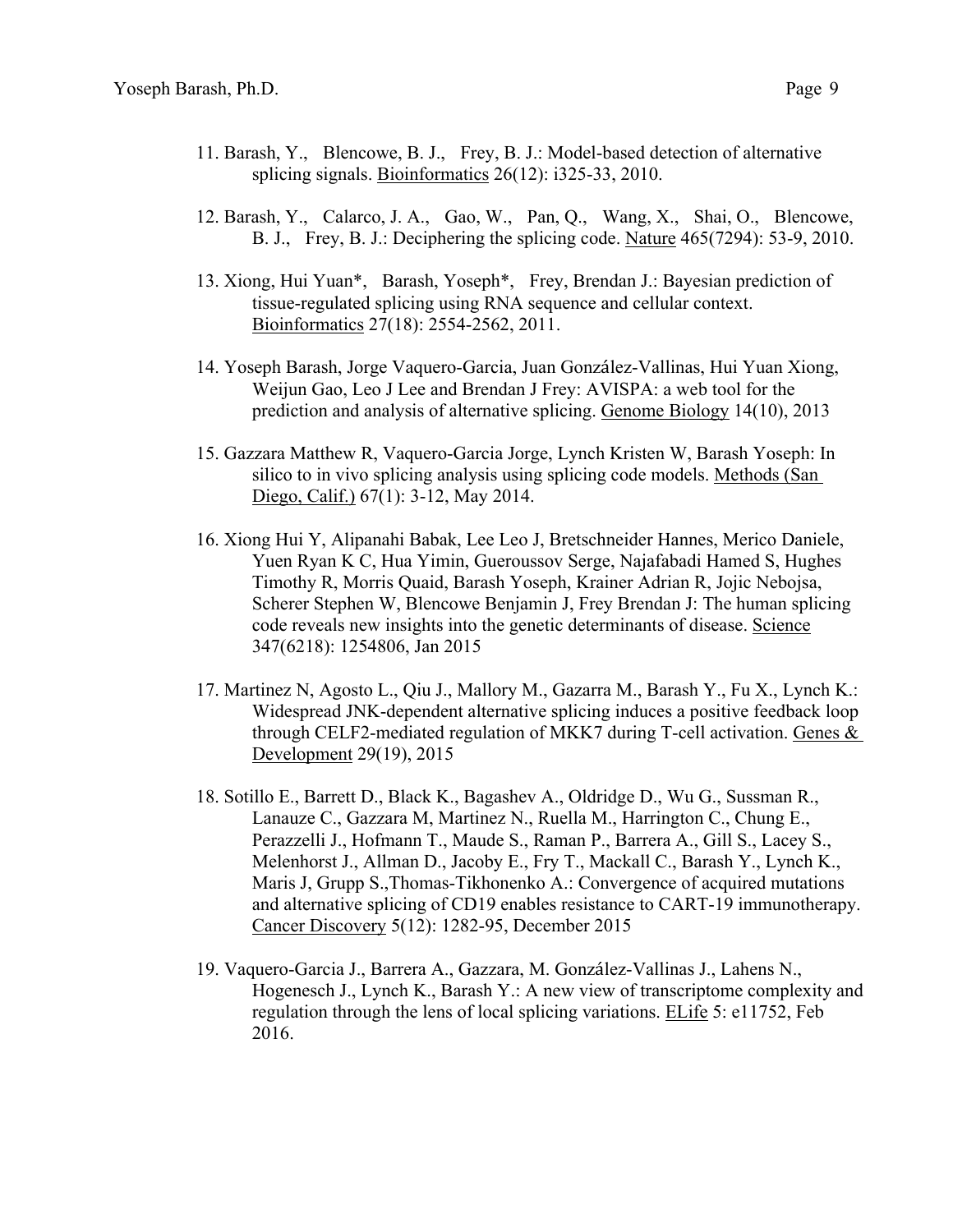- 20. Ehrmann, Ingrid, Gazzara, Matthew R., Pagliarini, Vittoria, Dalgliesh, Caroline, Kheirollahi-Chadegani, Mahsa, Xu, Yaobo, Cesari, Eleonora, Danilenko, Marina, Maclennan, Marie, Lowdon, Kate, Vogel, Tanja, Keskivali-Bond, Piia, Wells, Sara, Cater, Heather, Fort, Philippe, Santibanez-Koref, Mauro, Middei, Silvia, Sette, Claudio, Clowry, Gavin J.\*, Barash, Yoseph\*, Cunningham, Mark O.\*, Elliott, David J.\*: A SLM2 Feedback Pathway Controls Cortical Network Activity and Mouse Behavior. Cell Reports. Elsevier, 17(12): 3269-3280, December 2016
- 21. Gazzara, M.R., Mallory, M.J., Roytenberg, R., Lindberg, J., Jha, A., Lynch, K.W., and Barash, Y. (2017).: Ancient antagonism between CELF and RBFOX families tunes mRNA splicing outcomes. Genome Research Page: gr. 220517.117, June 2017
- 22. Jha, A., Gazzara, M.R., and Barash, Y.: Integrative Deep Models for Alternative Splicing. Bioinformatics Page: 104869, July 2017.
- 23. Jorge Vaquero-Garcia, Emilie Lalonde, Kathryn G. Ewens, Jessica Ebrahimzadeh,Jennifer Richard-Yutz, Carol L. Shields, Alejandro Barrera, Christopher J. Green, Yoseph Barash\*, Arupa Ganguly\*: PRiMeUM: a Model for Predicting Risk of Metastasis in Uveal Melanoma. Investigative ophthalmology & visual science 58(10): 4096-4105, August 2017
- 24. Brady Lauren K, Wang Hejia, Radens Caleb M, Bi Yue, Radovich Milan, Maity Amit, Ivan Cristina, Ivan Mircea, Barash Yoseph, Koumenis Constantinos: Transcriptome analysis of hypoxic cancer cells uncovers intron retention in EIF2B5 as a mechanism to inhibit translation. PLoS biology. 15(9): e2002623, Sep 2017.
- 25. Green, Christopher, Gazzara, Matthew R., Barash, Yoseph: MAJIQ-SPEL: Web-Tool To Interrogate Classical And Complex Splicing Variations From RNA-Seq Data. Bioinformatics Page: 136077, September 2017.
- 26. Rohacek Alex M, Bebee Thomas W, Tilton Richard K, Radens Caleb M, McDermott-Roe Chris, Peart Natoya, Kaur Maninder, Zaykaner Michael, Cieply Benjamin, Musunuru Kiran, Barash Yoseph, Germiller John A, Krantz Ian D, Carstens Russ P, Epstein Douglas J: ESRP1 Mutations Cause Hearing Loss due to Defects in Alternative Splicing that Disrupt Cochlear Development. Developmental cell. 43(3): 318-331.e5, Nov 2017.
- 27. Shinde Mansi Y, Sidoli Simone, Kulej Katarzyna, Mallory Michael J, Radens Caleb M, Reicherter Amanda L, Myers Rebecca L, Barash Yoseph, Lynch Kristen W, Garcia Benjamin A, Klein Peter S: Phosphoproteomics reveals that glycogen synthase kinase-3 phosphorylates multiple splicing factors and is associated with alternative splicing. The Journal of biological chemistry 292(44): 18240-18255, Nov 2017 Notes: The paper was selected as JBC Editor's pick.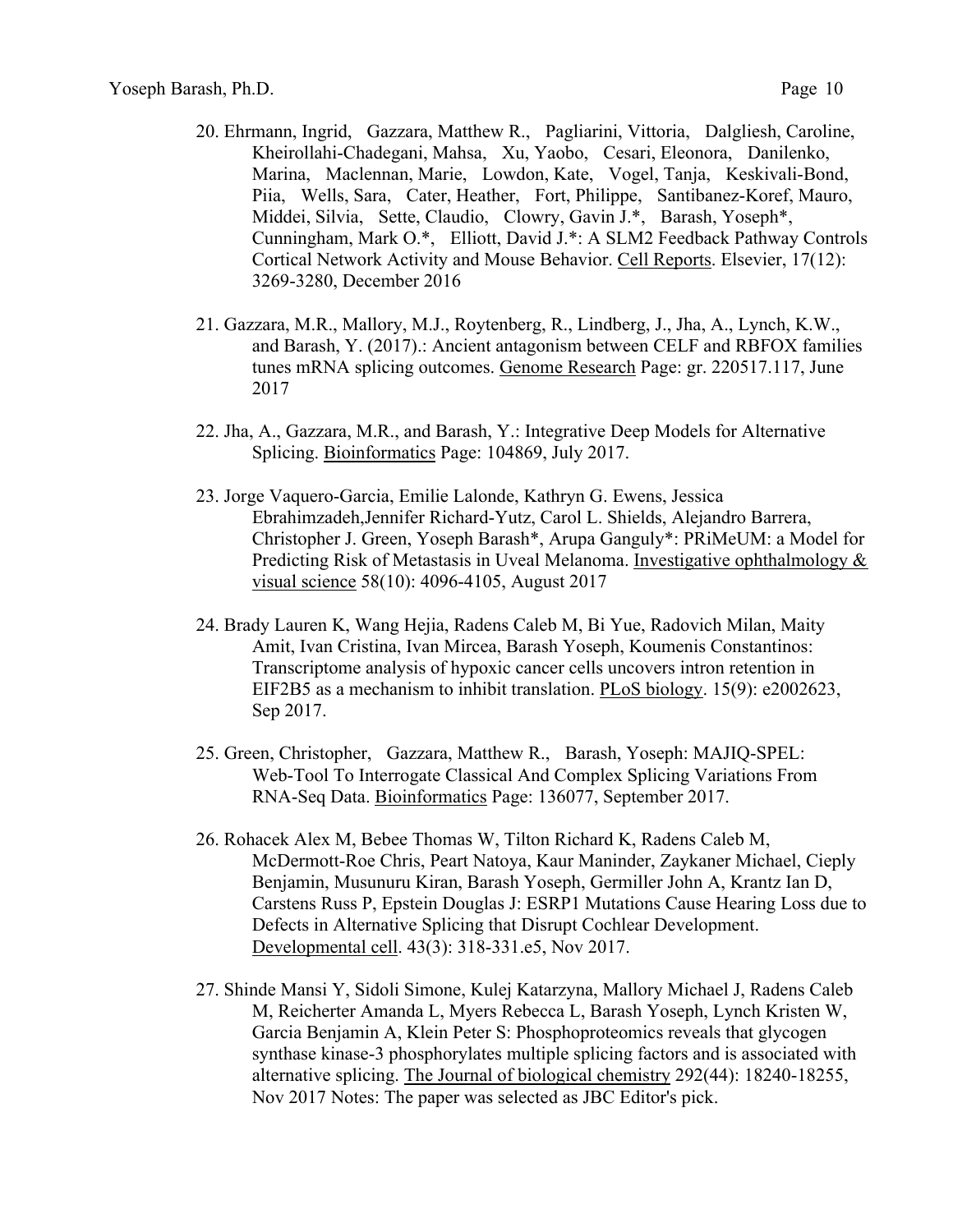- 28. Norton, Scott, Vaquero-Garcia, Jorge, Barash, Yoseph: Outlier detection for improved differential splicing quantification from RNA-Seq experiments with replicates. Bioinformatics 1: 1-10, December 2017.
- 29. Ghanem LR, Kromer A, Silverman IM, Ji X, Gazzara M, Nguyen N, Aguilar G, Martinelli M, Barash Y, Liebhaber SA.: Poly(C)-Binding Protein Pcbp2 Enables Differentiation of Definitive Erythropoiesis by Directing Functional Splicing of the Runx1 Transcript. Molecular and Cellular Biology July 2018
- 30. Ehrmann I, Crichton JH, Gazzara MR, James K, Liu Y, Grellscheid SN, Curk T, de Rooij D, Steyn JS, Cockell S, Adams IR, Barash Y\*, Elliott DJ\*: An ancient germ cell-specific RNA-binding protein protects the germline from cryptic splice site poisoning. Elife January 2019
- 31. Kathryn L. Black, Ammar S. Naqvi, Katharina E. Hayer, Scarlett Y. Yang, Elisabeth Gillespie, Asen Bagashev, Vinodh Pillai, Sarah Tasian, Matthew R. Gazzara, Martin Carroll, Deanne Taylor, Kristen W. Lynch, Yoseph Barash, Andrei Thomas-Tikhonenko: Aberrant splicing in B-cell acute lymphoblastic leukemia. Nucleic Acids Research 47(2): 1043, January 2019.
- 32. Mukta Asnani, Katharina Hayer, Ammar Naqvi, Sisi Zheng, Scarlett Yang, Derek Oldridge, Fadia Ibrahim, Manolis Maragkakis, Matthew Gazzara, Kathryn Black, Asen Bagashev, Deanne Taylor, Zissimos Mourelatos, Stephan Grupp, David Barrett, John Maris, Elena Sotillo, Yoseph Barash, and Andrei Thomas-Tikhonenko: Retention of CD19 intron 2 contributes to CART-19 resistance in leukemias with subclonal frameshift mutations in CD19. Leukemia October 2019.
- 33. Sarah K. Fiordaliso, Aiko Iwata-Otsubo, Alyssa L. Ritter, Mathieu Quesnel-Vallieres,Katsunori Fujiki, Eriko Nishi, Miroslava Hancarova, Noriko Miyake, Jenny E.V. Morton, Sangmoon Lee, Karl Hackmann, Masashige Bando, Koji Masuda, Ryuichiro Nakato, Michiko Arakawa, Elizabeth Bhoj, Dong Li, Hakon Hakonarson, Ryojun Takeda, Margaret Harr, Beth Keena, Elaine H. Zackai, Nobuhiko Okamoto, Seiji Mizuno, Jung Min Ko, Alica Valachova, Darina Prchalova, Marketa Vlckova, Tommaso Pippucci, Christoph Seiler, Murim Choi, Naomichi Matsumoto, Nataliya DiDonato, Yoseph Barash, Zdenek Sedlacek, Katsuhiko Shirahige, Kosuke Izumi1: Missense Mutations in NKAP Cause a Disorder of Transcriptional Regulation Characterized by Marfanoid Habitus and Cognitive Impairment. American Journal of Human Genetics October 2019.
- 34. Zheng, S., Naqvi, A.S., Bolton-Gillespie, E., Asnani, M., Hayer, K., Barash, Y., Thomas-Tikhonenko, A., 2019. Pipeline for Discovering Neoepitopes Generated By Alternative Splicing in B-ALL. Blood 134, 1342–1342. https://doi.org/10.1182/blood-2019-131277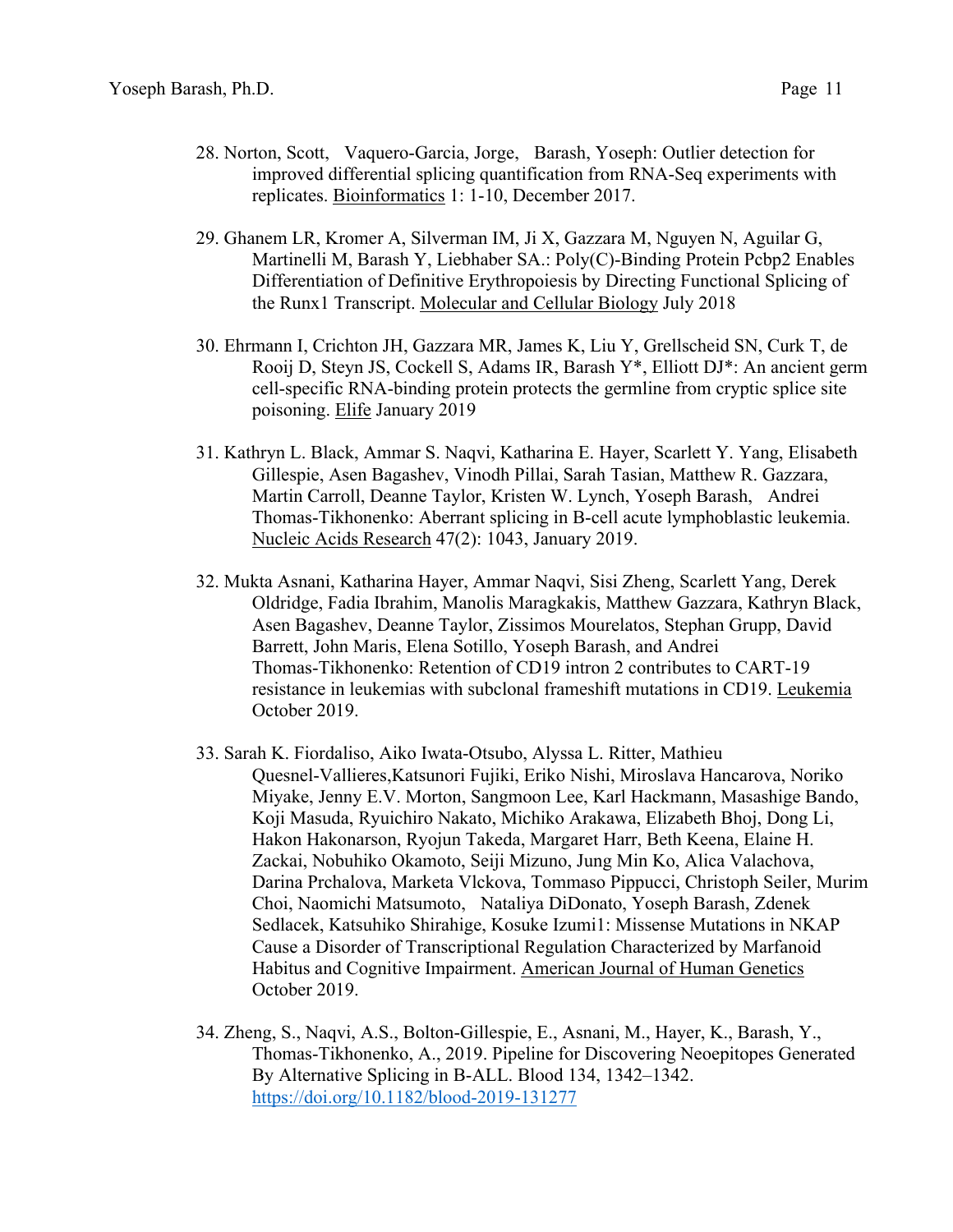- 35. Asnani, M., Hayer, K.E., Naqvi, A.S., Zheng, S., Yang, S.Y., Oldridge, D., Ibrahim, F., Maragkakis, M., Gazzara, M.R., Black, K.L., Bagashev, A., Taylor, D., Mourelatos, Z., Grupp, S.A., Barrett, D., Maris, J.M., Sotillo, E., Barash, Y., Thomas-Tikhonenko, A., 2019. Retention of CD19 intron 2 contributes to CART-19 resistance in leukemias with subclonal frameshift mutations in CD19. Leukemia 1–6. https://doi.org/10.1038/s41375-019-0580-z
- 36. Barbieri, E., Hill, C., Quesnel-Vallières, M., Zucco, A.J., Barash, Y., Gardini, A., 2020b. Rapid and Scalable Profiling of Nascent RNA with fastGRO. Cell Reports 33, 108373. https://doi.org/10.1016/j.celrep.2020.108373
- 37. Aicher, J.K., Jewell, P., Vaquero-Garcia, J., Barash, Y., Bhoj, E.J., 2020. Mapping RNA splicing variations in clinically accessible and nonaccessible tissues to facilitate Mendelian disease diagnosis using RNA-seq. Genetics in Medicine 22, 1181–1190. https://doi.org/10.1038/s41436-020-0780-y
- 38. Jha, A., K. Aicher, J., R. Gazzara, M., Singh, D., Barash, Y., 2020. Enhanced Integrated Gradients: improving interpretability of deep learning models using splicing codes as a case study. Genome Biology 21, 149. https://doi.org/10.1186/s13059-020-02055-7
- 39. Nurnberg, S.T., Guerraty, M.A., Wirka, R.C., Rao, H.S., Pjanic, M., Norton, S., Serrano, F., Perisic, L., Elwyn, S., Pluta, J., Zhao, W., Testa, S., Park, Y., Nguyen, T., Ko, Y.-A., Wang, T., Hedin, U., Sinha, S., Barash, Y., Brown, C.D., Quertermous, T., Rader, D.J., 2020. Genomic profiling of human vascular cells identifies TWIST1 as a causal gene for common vascular diseases. PLOS Genetics 16, e1008538. https://doi.org/10.1371/journal.pgen.1008538
- 40. Lee, D.S.M., Ghanem, L.R., Barash, Y., 2020. Integrative analysis reveals RNA G-quadruplexes in UTRs are selectively constrained and enriched for functional associations. Nature Communications 11, 1–12. https://doi.org/10.1038/s41467-020-14404-y
- 41. Rivera, O.D., Mallory, M.J., Quesnel-Vallières, M., Chatrikhi, R., Schultz, D.C., Carroll, M., Barash, Y.\*, Cherry, S.\*, Lynch, K.W.\*, 2021. Alternative splicing redefines landscape of commonly mutated genes in acute myeloid leukemia. Proc Natl Acad Sci USA 118, e2014967118. https://doi.org/10.1073/pnas.2014967118
- 42. Lee, D.S.M., Park, J., Kromer, A., Baras, A., Rader, D.J., Ritchie, M.D., Ghanem, L.R., Barash, Y., 2021. Disrupting upstream translation in mRNAs is associated with human disease. Nature Communications 12, 1515. https://doi.org/10.1038/s41467-021-21812-1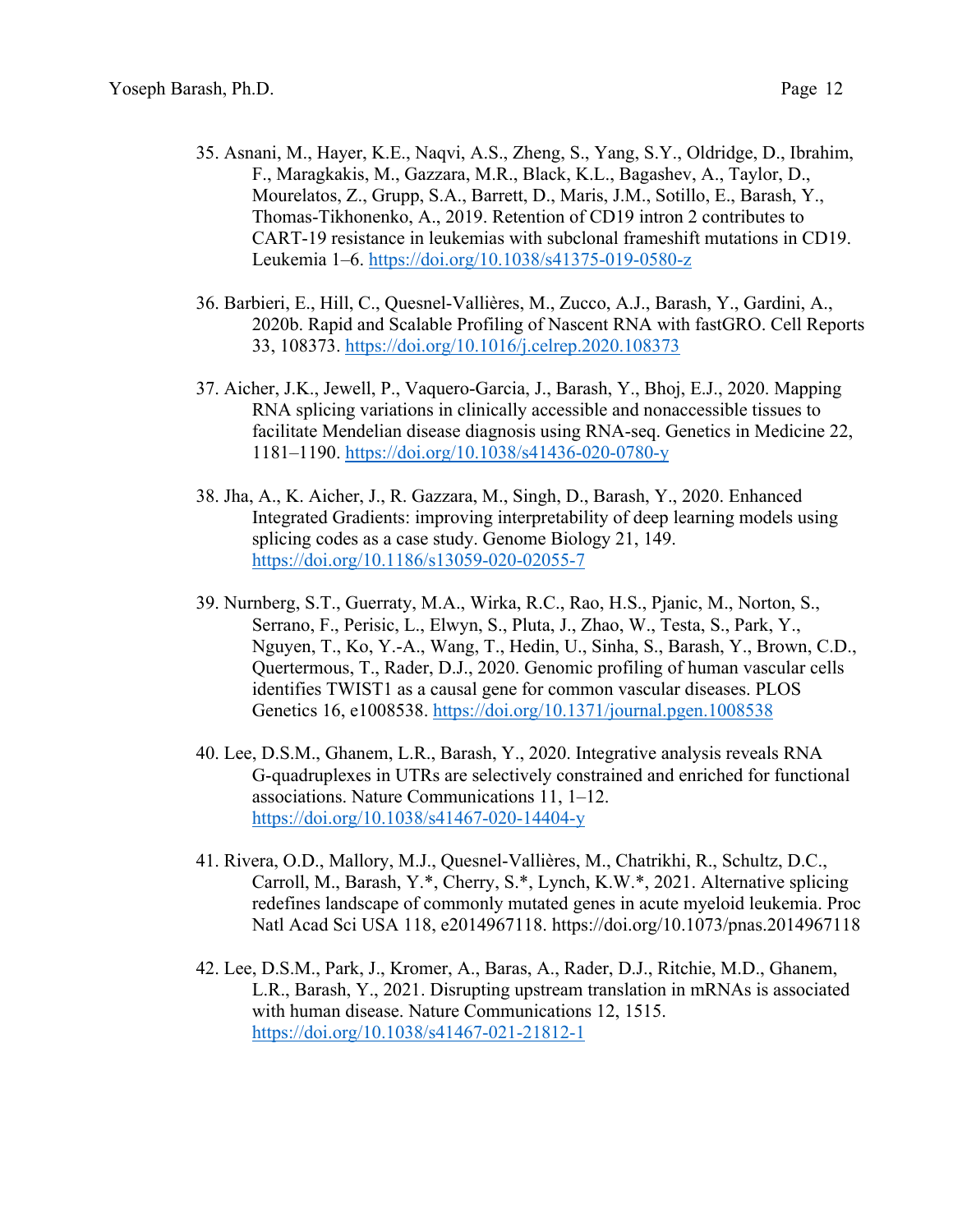- 43. Slaff, B., Radens, C.M., Jewell, P., Jha, A., Lahens, N.F., Grant, G.R., Thomas-Tikhonenko, A., Lynch, K.W., Barash, Y., 2021. MOCCASIN: a method for correcting for known and unknown confounders in RNA splicing analysis. Nat Commun 12, 3353. https://doi.org/10.1038/s41467-021-23608-9
- 44. Schulz, L., Torres-Diz, M., Cortés-López, M., Hayer, K.E., Asnani, M., Tasian, S.K., Barash, Y., Sotillo, E., Zarnack, K., König, J., Thomas-Tikhonenko, A., 2021. Direct long-read RNA sequencing identifies a subset of questionable exitrons likely arising from reverse transcription artifacts. Genome Biology 22, 190. https://doi.org/10.1186/s13059-021-02411-1
- 45. Lahens, N.F., Brooks, T.G., Sarantopoulou, D., Nayak, S., Lawrence, C., Mrčela, A., Srinivasan, A., Schug, J., Hogenesch, J.B., Barash, Y., Grant, G.R., 2021. CAMPAREE: a robust and configurable RNA expression simulator. BMC Genomics 22, 692. https://doi.org/10.1186/s12864‐021‐07934‐2
- 46. Olja Grgic\*, Matthew Gazzara\*, Alessandra Chesi\*, Carolina Medina-Gomez, Diana L. Cousminer, Jonathan A. Mitchell, Enisa Shevroja, Shana E. McCormack, Andrea Kelly, Richard A. Feelders, Andre G. Uitterlinden, Jenny A. Visser, Louis R. Ghanem, Eppo B. Wolvius, Leo J. Hofland, Babette S. Zemel, Yoseph Barash\*, Struan F.A. Grant\*, Fernando Rivadeneira\*, 2021. First genome-wide association study meta-analysis of skeletal age implicates a role of alternative splicing of CYP11B1 in adrenal steroidogenesis and skeletal maturation, Nature Comm. Biology, *in press*
- 47. Sisi Zheng, Elisabeth Gillespie, Ammar Naqvi, Katharina Hayer, Zhiwei Ang, Manuel Torres-Diz, Mathieu Quesnel-Vallières, David A. Hottman, Asen Bagashev, John Chukinas, Mukta Asnani, Carolin Schmidt, Rawan Shraim, Deanne M. Taylor, Susan R. Rheingold, Maureen M. O'Brien, Nathan Singh, Kristen W. Lynch, Marco Ruella, Yoseph Barash, Sarah K. Tasian, and Andrei Thomas-Tikhonenko. Modulation of CD22 protein expression in childhood leukemia by pervasive splicing aberrations: implications for CD22-directed immunotherapies. 2021, Blood Cancer Discovery, *in press*

 Research Publications, peer-reviewed reviews: [none]

 Contributions to peer-reviewed research publications, participation cited but not by authorship:

[none]

Research Publications, non-peer reviewed: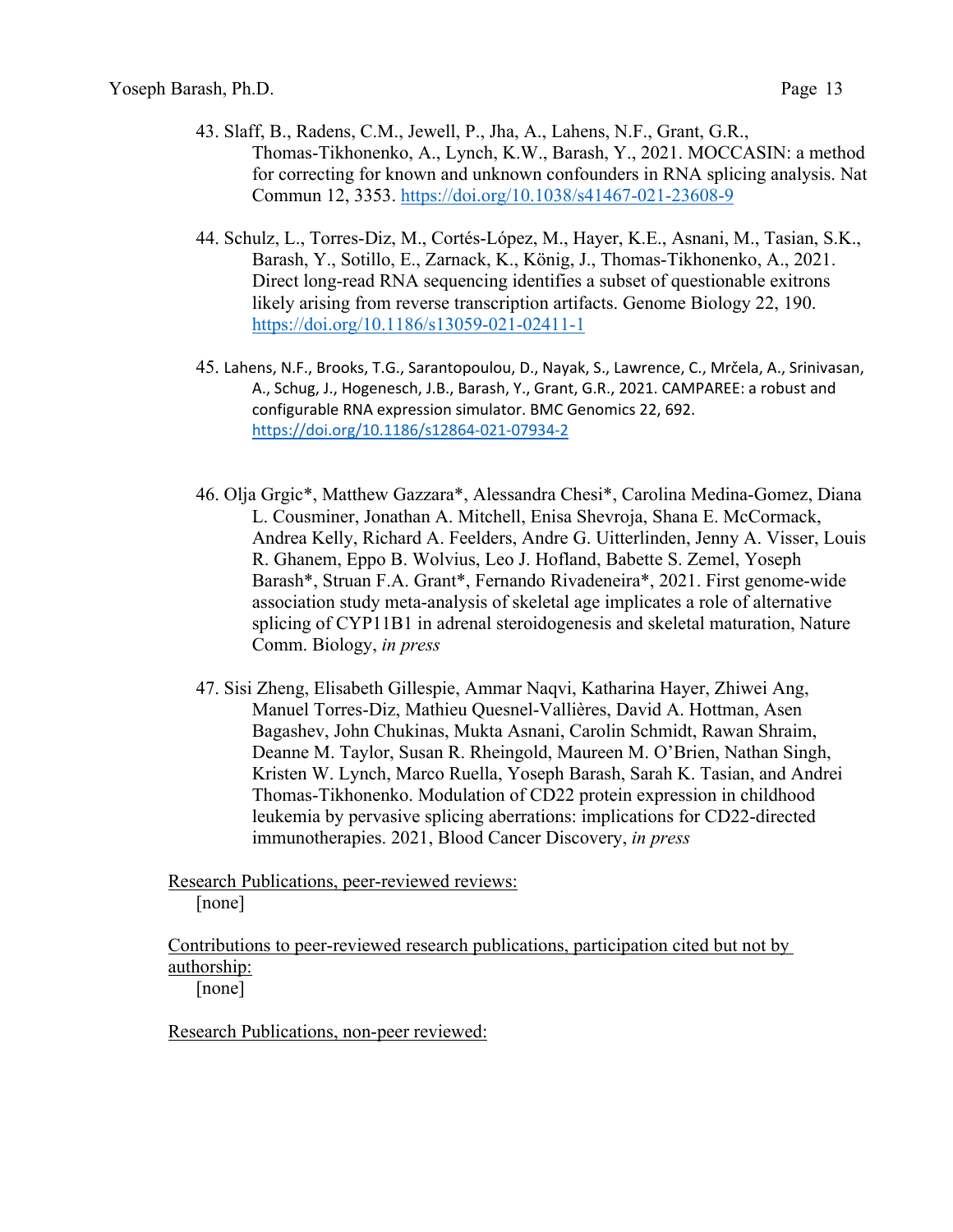- 1. Lin, J., Conlon, D.M., Wang, X., Nostrand, E.V., Robano, I., Park, Y., Strong, A., Radmanesh, B., Barash, Y., Rader, D.J., Yeo, W. Y, Musunuru K.: RNA-binding protein A1CF modulates plasma triglyceride levels through posttranscriptional regulation of stress-induced VLDL secretion. BioRxiv https://www.biorxiv.org/content/early/2018/08/22/397554
- 2. Vaquero-Garcia J., Norton S , Barash Y.: LeafCutter vs. MAJIQ and comparing software in the fast-moving field of genomics. BioRxiv Page: https://www.biorxiv.org/content/early/2018/11/08/463927, 2018.
- 3. Peart, N.J., Hwang, J.Y., Vallières, M.Q.-, Sears, M.J., Yang, Y., Stoilov, P., Barash, Y., Park, J.W., Carstens, R.P., 2021. The Global Protein-RNA Interaction map of Epithelial Splicing Regulatory Protein 1 defines a post-transcriptional program that is essential for epithelial cell function. bioRxiv 2021.05.18.444719. https://doi.org/10.1101/2021.05.18.444719
- 4. Cortés-López, M., Schulz, L., Enculescu, M., Paret, C., Spiekermann, B., Busch, A., Orekhova, A., Kielisch, F., Quesnel-Vallières, M., Torres-Diz, M., Faber, J., Barash, Y., Thomas-Tikhonenko, A., Zarnack, K., Legewie, S., König, J., 2021. High-throughput mutagenesis identifies mutations and RNA-binding proteins controlling CD19 splicing and CART-19 therapy resistance. https://doi.org/10.1101/2021.10.08.463671
- 5. Vaquero-Garcia, J., Aicher, J.K., Jewell, P., Gazzara, M.R., Radens, C.M., Jha, A., Green, C.J., Norton, S., Lahens, N.F., Grant, G.R., Barash, Y., 2021. RNA splicing analysis using heterogeneous and large RNA-seq1datasets. https://doi.org/10.1101/2021.11.03.467086
- 6. Quesnel-Vallières, M., Thomas-Tikhonenko, A., Lynch, K.W., Barash, Y., 2021. Identifying common transcriptome signatures of cancer by interpreting deep learning models. https://doi.org/10.1101/2021.11.11.467790

Abstracts (Last 3 years):

- 1. Joseph K Aicher, Elizabeth J Bhoj, Yoseph Barash: Tools and evaluation for RNA-seq splicing quantification for suspected Mendelian disorders across tissues. Wellcome Genomics of Rare Disease Meeting March 2019 Notes: Selected for oral presentation.
- 2. Mathieu Quesnel-Vallières, Jordi Vaquero-Garcia, Barry Slaff, Scott Norton, David Wang, Kristen Lynch, Yoseph Barash: Methods for RNA splicing analysis using large heterogeneous datasets. International RNA Society Meeting June 2019 Notes: Selected for oral presentation.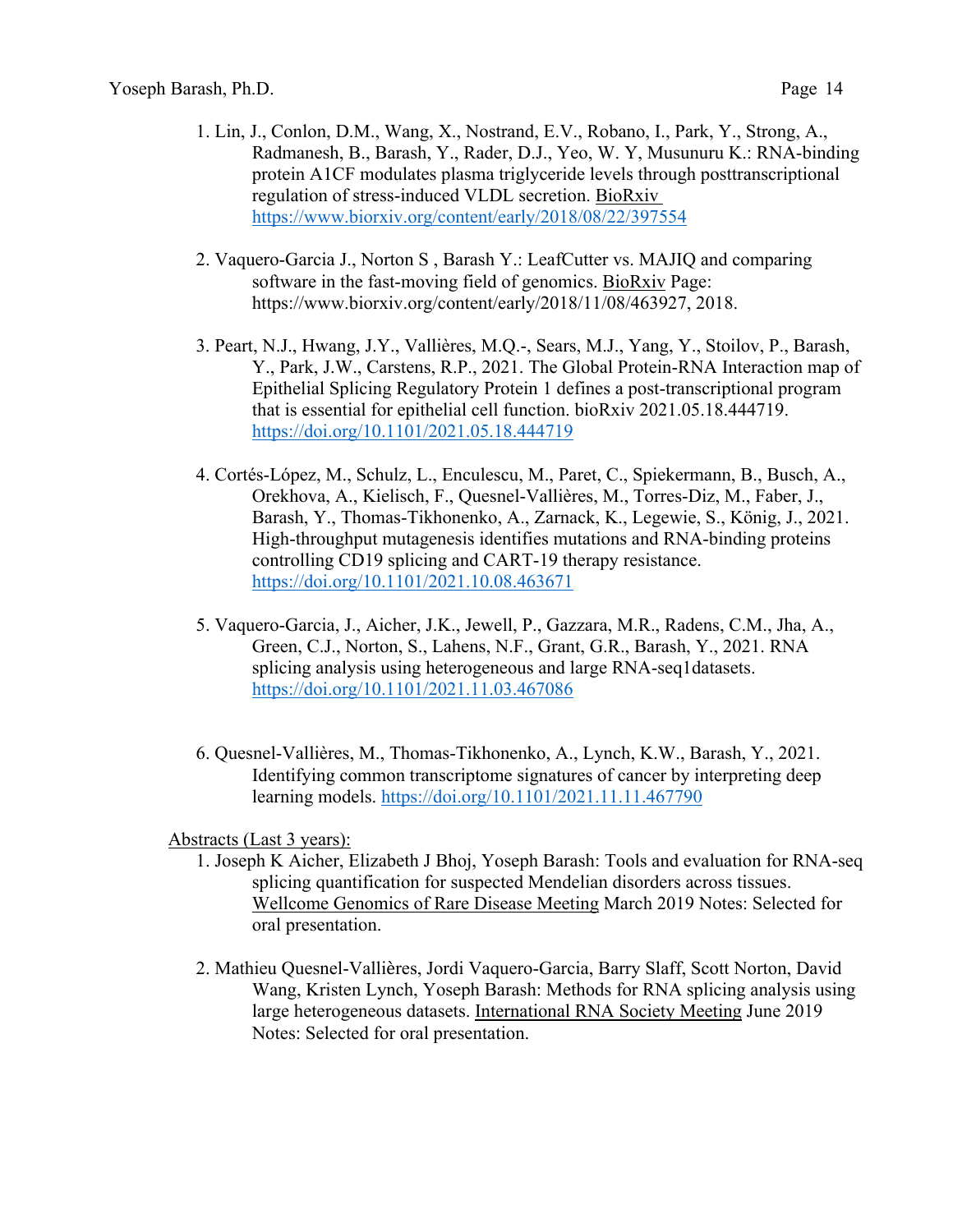- 3. Barry Slaff, Yoseph Barash: Adjusting for known and unknown confounding factors in RNASeq based splicing analysis. The annual international conference on Intelligent Systems for Molecular Biology (ISMB), Basel, Switzerland July 2019 Notes: Selected for oral presentation.
- 4. David S.M Lee, Louis Ghanem, Yoseph Barash: Integrative analysis of untranslated regions in human messenger RNAs uncovers G-quadruplexes as constrained regulatory features The annual international conference on Intelligent Systems for Molecular Biology (ISMB), Basel, Switzerland July 2019 Notes: Selected for oral presentation.
- 5. Jha A., Aicher J.K, Singh D. and Barash Y.: Interpretation of deep learning models in genomics: splicing codes as a case study. The annual international conference on Intelligent Systems for Molecular Biology (ISMB), Basel, Switzerland July 2019.
- 6. Jorge Vaquero-Garcia, Scott Norton, Nicholas Lahens, Greg Grant, Yoseph Barash: RNA Splicing Analysis for Large Heterogeneous Datasets. The annual international conference on Intelligent Systems for Molecular Biology (ISMB), Basel, Switzerland July 2019 Notes: Poster presentation.
- 7. Joseph K. Aicher, Elizabeth J. Bhoj, Yoseph Barash: RNA-seq for identifying splicing variants in Mendelian disease: tools and evaluation. The annual international conference on Intelligent Systems for Molecular Biology (ISMB), Basel, Switzerland July 2019 Notes: Poster presentation.
- 8. Caleb M. Radens, Yoseph Barash, Kristen W. Lynch.: Transcriptomic analysis of CD4+ T Helper cell populations. CSHL Eukaryotic RNA Processing Meeting August 2019 Notes: Poster Presentation.
- 9. Mathieu Quesnel-Vallières, David C Schultz, Yancy Lo, Brinda Kamalia, Martin Carroll, Yoseph Barash\*, Sara Cherry\*, Kristen K Lynch\*. RNA Society Meeting 2020 (Selected for Talk)
- 10. Osvaldo D. Rivera, Michael Mallory, Mathieu Quesnel-Vallières, David C. Schultz, Martin Carroll, Yoseph Barash\* , Sara Cherry\* and Kristen W. Lynch\* Splicing aberrations contribute to the functional dysregulation of genes in acute myeloid leukemia. RNA Society Meeting 2020 (Selected for Talk)
- 11. David Wang, Mathieu Quesnel-Vallieres, Yoseph Barash. A Non-Parametric Bayesian Framework for Detecting Coregulated Splicing Signals in Heterogeneous RNA Datasets with Applications to Acute Myeloid Leukemia. Machine Learning for Systems and Computational Biology (MLSCB) Meeting at ISMB 2020 (Selected for Talk)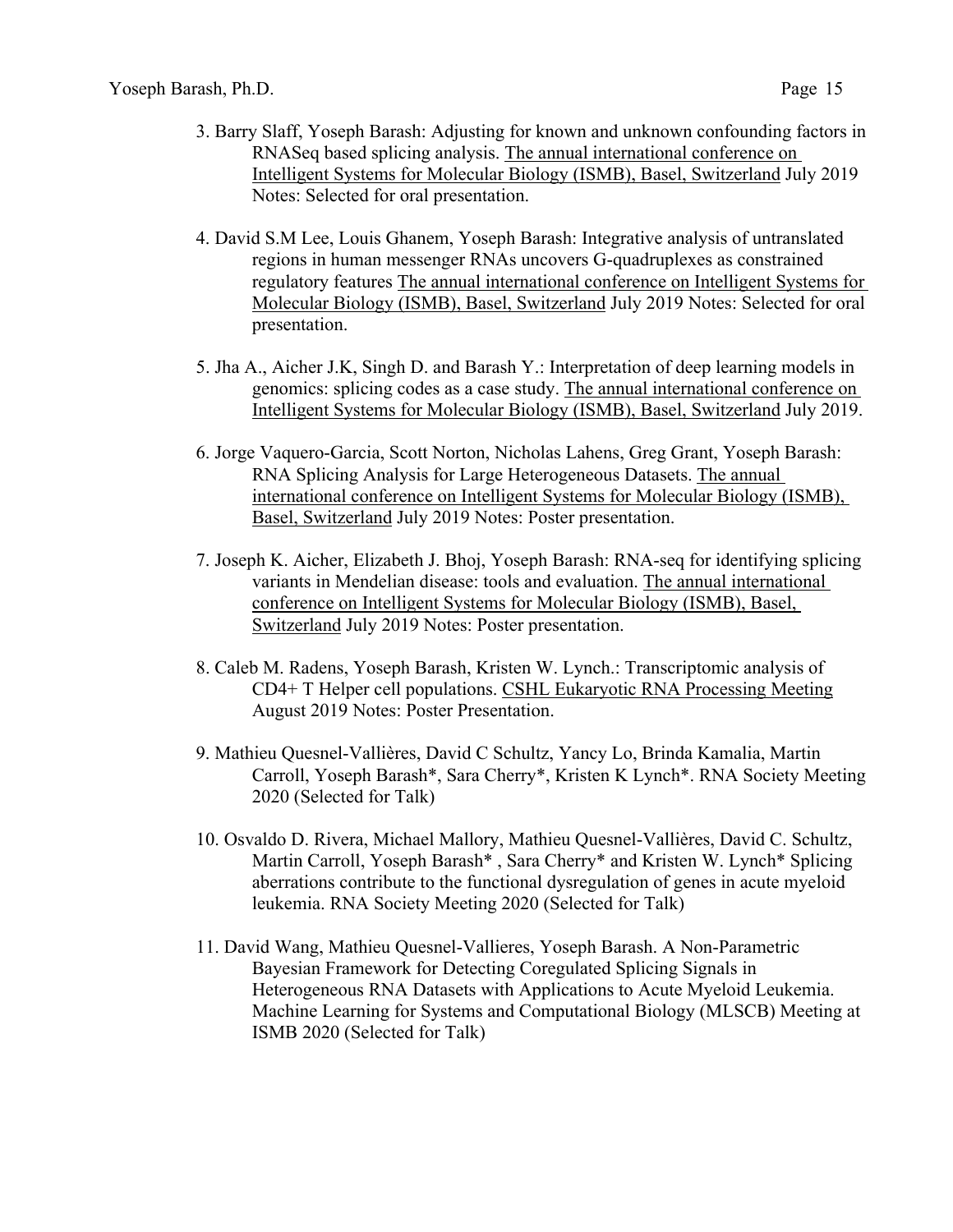- 12. Anupama Jha, Matthew R. Gazzara, Caleb M. Radens, Paul R. Jewell, Yoseph Barash RBP-Pokedex: Prediction of RBP knockdown effect via DNN experiment modeling. Integrative RNA Biology (iRNA) Meeting at ISMB 2020 (Selected for Talk)
- 13. Osvaldo D. Rivera, Michael Mallory, Mathieu Quesnel-Vallières, David C. Schultz, Martin Carroll, Yoseph Barash\* , Sara Cherry\* and Kristen W. Lynch\* Splicing variations contribute to the functional dysregulation of genes in acute myeloid leukemia. Integrative RNA Biology (iRNA) Meeting at ISMB 2020 (Selected for Talk)
- 14. Barry Slaff, Caleb M. Radens, Paul R. Jewell, Anupama Jha, Nicholas Lahens, Gregory Grant, Andrei Thomas-Tikhonenko, Kristen Lynch, Yoseph Barash MOCCASIN: A method for correcting known and unknown confounders in RNA-Seq-based splicing analysis. Integrative RNA Biology (iRNA) Meeting at ISMB 2020 (Poster presentation)
- 15. David Wang, Mathieu Quesnel-Vallieres, Kristen Lynch, Andrei Thomas-Tikhonenko, Yoseph Barash. Alternative Splicing Based Classification of Heterogeneous Cancers Reveals Novel Disease Subtypes. Integrative RNA Biology (iRNA) Meeting at ISMB 2021 (Poster Presentation \*Won iRNA Best Poster Award)
- 16. Mathieu Quesnel-Vallieres, Anupama Jha, Andrei Thomas-Tikhonenko, Kristen Lynch, Yoseph Barash. Identifying universal cancer transcriptome patterns by interpreting deep learning models. Integrative RNA Biology (iRNA) Meeting at ISMB 2021 (Selected for Talk)
- 17. Matthew M. Gazzara, Yoseph Barash, Kristen Lynch. Integrative analysis of hundreds of RNA binding proteins suggests known and novel regulators of 3'UTR diversity. Integrative RNA Biology (iRNA) Meeting at ISMB 2021 (Poster presentation)
- 18. Kevin Yang, Yoseph Barash, Peter Choi. LSV-Seq: A Novel Targeted Sequencing Method To Measure Alternative Splicing. Integrative RNA Biology (iRNA) Meeting at ISMB 2021 (Poster presentation)

 Editorials, Reviews, Chapters, including participation in committee reports (print or other media):

- 1. Barash, Y., Wang, X.: An illuminated view of molecular biology. Genome biology 11(8): 307, 2010.
- 2. Barash Yoseph, Garcia Jorge Vaquero: Predicting alternative splicing. Methods in molecular biology (Clifton, N.J.) 1126: 411-23, 2014.